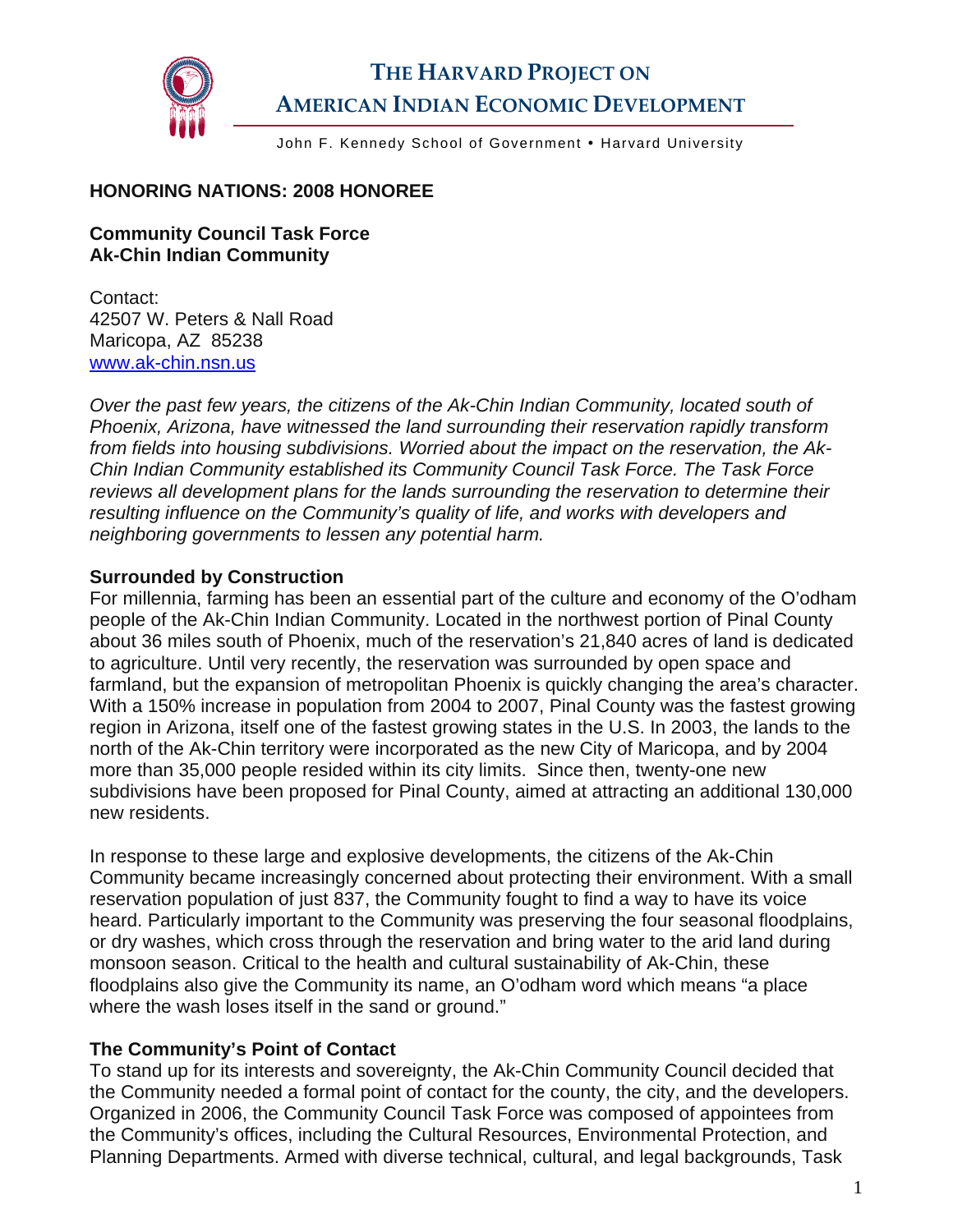Force members have a well-honed capacity to make knowledgeable assessments of the many dimensions of proposed construction projects.

Typically, when the Community receives notice from the city or county about a new development, the Task Force examines the plans to identify any troubling elements. Members carefully review requests for actions such as modifications to washes, flood mitigation, widening of highways, or agricultural land re-zoning, critically assessing whether there are any potentially adverse cultural, economic, or environmental impacts on the Community. When called for, the Task Force then meets with the developer and neighboring governments to exchange studies and clarify areas in question.

Asserting its role as a sovereign government, Ak-Chin's Task Force is diligent in its efforts to inform the general public and county officials about the effects of off-reservation projects on the Community. They routinely present at public hearings and planning meetings to insure that the Community and its neighbors are fully involved in any local development process. The Task Force presses and insists on recognition of the issues that developers must keep in mind and follow. These include proper treatment of archeological items, environmental protection, and State of Arizona consultation guidelines. The Task Force is active in recommending and designing changes that can mitigate impacts and improve environmental enforcement.

The Task Force also helps organize the Community's response when there is a problem with an off-reservation project. In one telling instance, for example, a regional wastewater plant was proposed by a local utility within a few miles of the reservation's border. While the Community did not oppose the construction of the wastewater plant, they strongly objected to the utility's initial plans, which called for possible wastewater discharges into the washes that run through the Ak-Chin reservation. The Task Force mounted an information campaign, sending Community members to public hearings to speak about the cultural importance of the washes. The Task Force also enlisted the Arizona Department of Environmental Quality to uphold the Community's water quality standards. As one tribal elder puts it, "the wash was not meant to be messed with." In the end, the developer worked with the Community and an acceptable alternative plan was found. The facility now hosts an educational kiosk developed by Ak-Chin Community citizens for utility customers.

#### **Partnering Across Borders**

Ecosystems do not stop at borders. Since reservation territories are often limited in size or are mixed with non-Indian land, protecting the health of the land, air, and water of Native nations requires inter-governmental cooperation. Yet, while town and county governments typically have rules for public consultation with their own residents, they rarely have routine processes for seeking advice from neighboring Native governments. Too often, this leads to misunderstandings, controversy, and even law suits.

Through the Task Force, the Ak-Chin Indian Community has created a straightforward way to consult with the tribe. And, by building a Task Force that brings together cultural, technical, and political expertise, the Community has created a respected point of interface for neighboring governments and the private sector. Developers, as well as city and county officials know who they should talk to and what to expect. Task Force reviews are professional, consistent and fair, with set procedures and timelines. Through its professionalism, the Task Force demonstrates to non-Native corporations and governments that the Community can develop a constructive, official position on permit applications. Ak-Chin has made it clear that it is not drawing an arbitrary line in the sand against development, but rather that it is serious about protecting its resources.